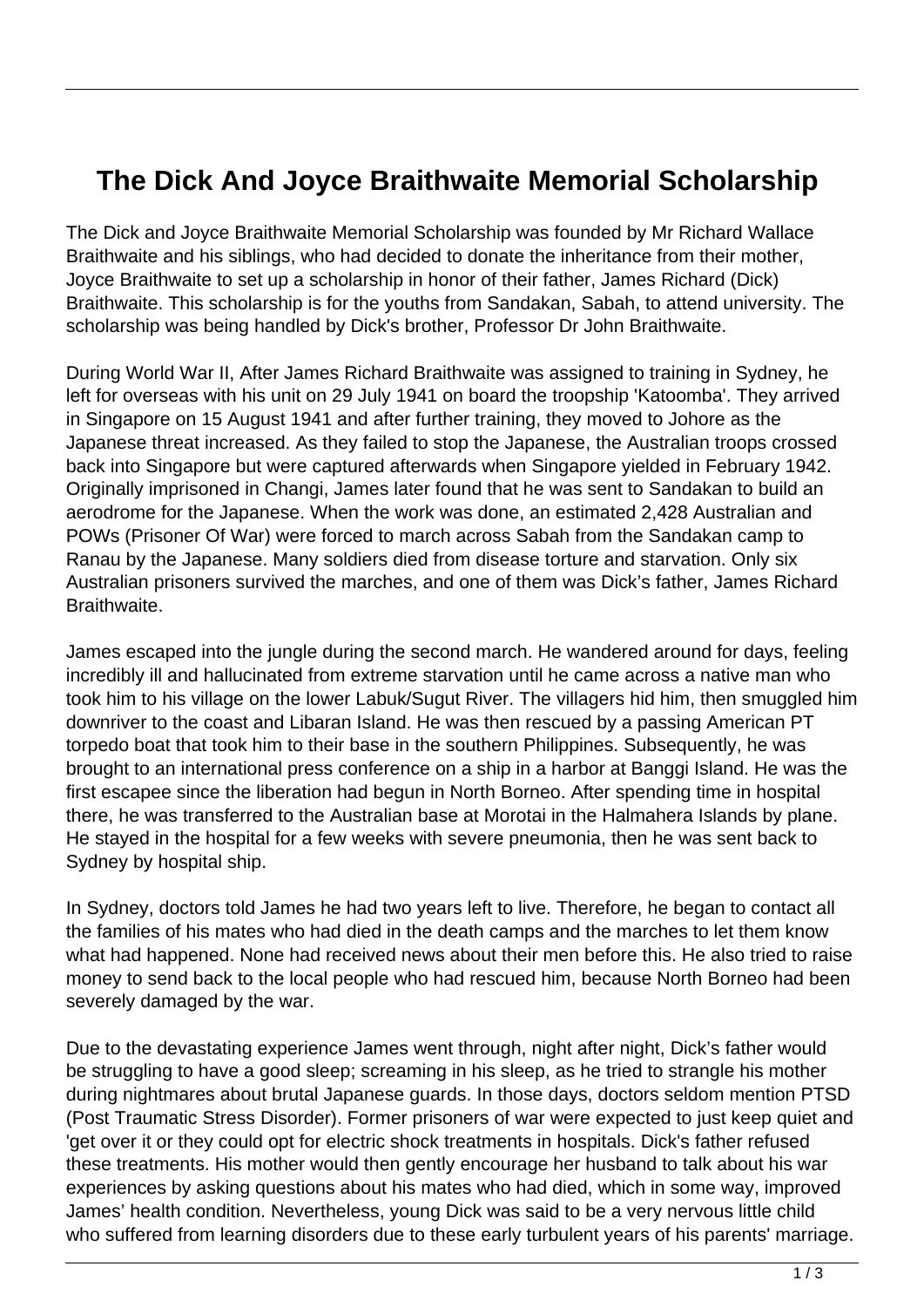Richard (Dick) Wallace Braithwaite was born on 6 July 1947 in Newcastle, New South Wales, Australia. He was the eldest child of James Richard Braithwaite and Joyce Braithwaite. His mother, Joyce Braithwaite had been married to Wallace Blatch, his father's friend, who died during the second Death March. Therefore, Richard's name was named after both his mother's first husband, Wallace and his biological father.

Dick Braithwaite grew up in Queensland and attended Ipswich Grammar School; he was then qualified as a teacher in 1966 and taught in Queensland schools until 1970. He studied at the University of Queensland, graduating with B.Sc. in zoology and botany. He began his research and His Master's thesis was entitled An Ecological Study of Antechinus stuartii (Marsupialia: Dasyuridae). He completed his PhD at Monash University in Melbourne in 1977 and his doctoral thesis was entitled The Ecology and Evolution of Rattus lutreolus.

Dick began research on the impact of tourism on biodiversity. In 1994, he encouraged The CSIRO (Commonwealth Scientific and Industrial Research Organisation) to establish a tourism research program which he headed until 2001, based in Canberra for the last four years of that period. While heading this program, Dick began to write a book about his father's experiences as a POW (Prisoner Of War) in Sandakan and on the Death Marches, and the effects of the war in Borneo on the descendants of POWs. Dick developed the concepts of Sense of Place and Historical Tourism with the purpose of bringing reconciliation and healing from the trauma of war. This grew out of his traumatic early childhood as the son of war-damaged parents.

For decades, Dick had conducted in-depth research on the Sandakan camp and the Death Marches. He even interviewed the remaining survivors and members of the Australian Ninth Division who had liberated North Borneo and made visits to Japan to meet relatives of the captors. In addition, he came to Sabah multiple times to meet the local people who had hidden the escapees; he studied documents in archives in Australia, Japan and other countries; he also met the captain of the American PT (Patrol Torpedo) boat who had rescued his father.

While doing his research in the National Diet Library in Tokyo, Japan, he found a privately published first-hand account of the Death Marches by Itsuyoshi Ueno, a Japanese soldier. This provided a rare perspective on the horrific sufferings from the Japanese side. With permission from Ueno's family, Dick republished the book in both Japanese and English language as An End to a War: A Japanese Soldier's Experience of the 1945 Death Marches of North Borneo.

Dick contributed his time on bringing understanding and reconciliation to all the affected, including members of numerous communities in Ranau and Sandakan, descendants of POWs and captors. He saw Historical Tourism as a means for achieving closure and peace, and brought both Australian and Japanese visitors to the sites of the camps in Sabah.

Richard Braithwaite suggested that Sandakan town should become a site for Historical Tourism and with his colleague Yun-Lok Lee, they approached Datuk Adeline Leong, who was the President of the Sandakan Municipal Council at that time. The Sandakan Memorial was renovated and the Department of Sabah Museum had also developed the Agnes Keith House as a site museum. It had been the wish of Dick's father that something should be given back to the people of Sandakan who had helped him in the war. Dick saw this as a way of fulfilling his father's wish.

Although he was diagnosed with cancer in 2014, Dick continued to work on his book about his